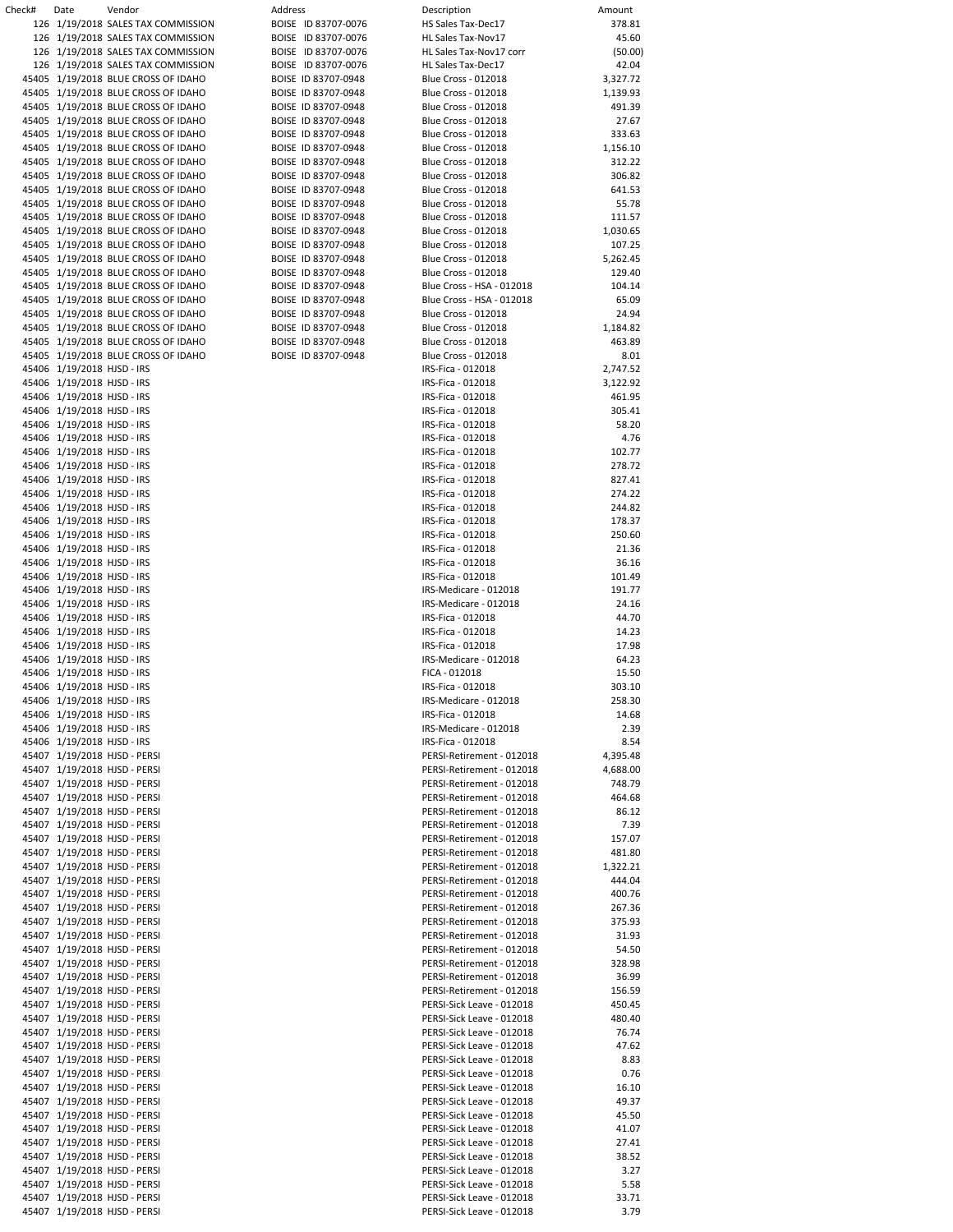|                      | 45407 1/19/2018 HJSD - PERSI                                    |                                            | PERSI-Sick Leave - 012018                 | 135.48         |
|----------------------|-----------------------------------------------------------------|--------------------------------------------|-------------------------------------------|----------------|
|                      | 45407 1/19/2018 HJSD - PERSI                                    |                                            | PERSI-Sick Leave - 012018                 | 16.05          |
|                      | 45407 1/19/2018 HJSD - PERSI                                    |                                            | PERSI-Retirement - 012018                 | 66.75          |
|                      | 45407 1/19/2018 HJSD - PERSI                                    |                                            | PERSI-Retirement - 012018                 | 27.48          |
|                      | 45407 1/19/2018 HJSD - PERSI                                    |                                            | PERSI-Retirement - 012018                 | 27.48          |
|                      | 45407 1/19/2018 HJSD - PERSI                                    |                                            | PERSI-Sick Leave - 012018                 | 6.84           |
|                      | 45407 1/19/2018 HJSD - PERSI                                    |                                            | PERSI-Sick Leave - 012018                 | 2.82           |
|                      |                                                                 |                                            | PERSI-Sick Leave - 012018                 | 2.82           |
|                      | 45407 1/19/2018 HJSD - PERSI                                    |                                            |                                           |                |
|                      | 45407 1/19/2018 HJSD - PERSI                                    |                                            | PERSI-Retirement - 012018                 | 98.15          |
|                      | 45407 1/19/2018 HJSD - PERSI                                    |                                            | PERSI-Sick Leave - 012018                 | 10.05          |
|                      | 45407 1/19/2018 HJSD - PERSI                                    |                                            | Persi - Retirement - 012018               | 23.58          |
|                      | 45407 1/19/2018 HJSD - PERSI                                    |                                            | Persi - Sick Leave - 012018               | 2.42           |
|                      | 45407 1/19/2018 HJSD - PERSI                                    |                                            | PERSI-Retirement - 012018                 | 559.36         |
|                      | 45407 1/19/2018 HJSD - PERSI                                    |                                            | PERSI-Sick Leave - 012018                 | 57.32          |
|                      | 45407 1/19/2018 HJSD - PERSI                                    |                                            | PERSI-Retirement - 012018                 | 382.20         |
|                      |                                                                 |                                            |                                           |                |
|                      | 45407 1/19/2018 HJSD - PERSI                                    |                                            | PERSI-Sick Leave - 012018                 | 39.16          |
|                      | 45407 1/19/2018 HJSD - PERSI                                    |                                            | PERSI-Retirement - 012018                 | 3.91           |
|                      | 45407 1/19/2018 HJSD - PERSI                                    |                                            | PERSI-Sick Leave - 012018                 | 0.40           |
|                      | 45407 1/19/2018 HJSD - PERSI                                    |                                            | PERSI-Retirement - 012018                 | 14.59          |
|                      | 45407 1/19/2018 HJSD - PERSI                                    |                                            | PERSI-Sick Leave - 012018                 | 1.50           |
|                      | 45408 1/19/2018 STANDARD INSURANCE CO.                          | PORTLAND OR 97228-6367                     | Standard-Life - 012018                    | 39.75          |
|                      | 45408 1/19/2018 STANDARD INSURANCE CO.                          | PORTLAND OR 97228-6367                     | Standard-Life - 012018                    | 42.73          |
|                      | 45408 1/19/2018 STANDARD INSURANCE CO.                          | PORTLAND OR 97228-6367                     | Standard-Life - 012018                    | 3.52           |
|                      | 45408 1/19/2018 STANDARD INSURANCE CO.                          | PORTLAND OR 97228-6367                     | Standard-Life - 012018                    | 2.00           |
|                      |                                                                 |                                            |                                           |                |
|                      | 45408 1/19/2018 STANDARD INSURANCE CO.                          | PORTLAND OR 97228-6367                     | Standard-Life - 012018                    | 0.20           |
|                      | 45408 1/19/2018 STANDARD INSURANCE CO.                          | PORTLAND OR 97228-6367                     | Standard-Life - 012018                    | 0.88           |
|                      | 45408 1/19/2018 STANDARD INSURANCE CO.                          | PORTLAND OR 97228-6367                     | Standard-Life - 012018                    | 2.39           |
|                      | 45408 1/19/2018 STANDARD INSURANCE CO.                          | PORTLAND OR 97228-6367                     | Standard-Life - 012018                    | 2.01           |
|                      | 45408 1/19/2018 STANDARD INSURANCE CO.                          | PORTLAND OR 97228-6367                     | Standard-Life - 012018                    | 2.20           |
|                      | 45408 1/19/2018 STANDARD INSURANCE CO.                          | PORTLAND OR 97228-6367                     | Standard-Life - 012018                    | 4.60           |
|                      | 45408 1/19/2018 STANDARD INSURANCE CO.                          | PORTLAND OR 97228-6367                     | Standard-Life - 012018                    | 0.40           |
|                      | 45408 1/19/2018 STANDARD INSURANCE CO.                          | PORTLAND OR 97228-6367                     |                                           |                |
|                      |                                                                 |                                            | Standard-Life - 012018                    | 0.80           |
|                      | 45408 1/19/2018 STANDARD INSURANCE CO.                          | PORTLAND OR 97228-6367                     | Standard-Life - 012018                    | 8.05           |
|                      | 45408 1/19/2018 STANDARD INSURANCE CO.                          | PORTLAND OR 97228-6367                     | Standard-Life - 012018                    | 0.77           |
|                      | 45408 1/19/2018 STANDARD INSURANCE CO.                          | PORTLAND OR 97228-6367                     | Standard-Life - 012018                    | 8.17           |
|                      | 45408 1/19/2018 STANDARD INSURANCE CO.                          | PORTLAND OR 97228-6367                     | Standard-Life - 012018                    | 14.85          |
|                      | 45408 1/19/2018 STANDARD INSURANCE CO.                          | PORTLAND OR 97228-6367                     | Standard-Life - 012018                    | 4.06           |
|                      | 45408 1/19/2018 STANDARD INSURANCE CO.                          | PORTLAND OR 97228-6367                     | Standard-Life - 012018                    | 1.09           |
|                      | 45408 1/19/2018 STANDARD INSURANCE CO.                          | PORTLAND OR 97228-6367                     | Standard-Life - 012018                    | 0.56           |
|                      |                                                                 |                                            |                                           |                |
|                      | 45408 1/19/2018 STANDARD INSURANCE CO.                          | PORTLAND OR 97228-6367                     | Standard Life - 012018                    | 0.18           |
|                      | 45408 1/19/2018 STANDARD INSURANCE CO.                          | PORTLAND OR 97228-6367                     | Standard-Life - 012018                    | 9.36           |
|                      | 45408 1/19/2018 STANDARD INSURANCE CO.                          | PORTLAND OR 97228-6367                     | Standard-Life - 012018                    | 3.33           |
|                      | 45408 1/19/2018 STANDARD INSURANCE CO.                          | PORTLAND OR 97228-6367                     | Standard-Life - 012018                    | 0.02           |
|                      | 45408 1/19/2018 STANDARD INSURANCE CO.                          | PORTLAND OR 97228-6367                     | Standard-Life - 012018                    | 0.08           |
|                      | 45409 1/19/2018 BLUE CROSS OF IDAHO                             | BOISE ID 83707-0948                        | Health Ins-Dec17 M.Lemmon                 | 557.85         |
|                      | 45410 1/17/2018 ACE HARDWARE                                    | HAGERMAN ID 83332                          | Outlets Connectors-tech                   | 10.30          |
|                      | 45410 1/17/2018 ACE HARDWARE                                    | HAGERMAN ID 83332                          | Dupl Keys-modular #2                      | 4.78           |
|                      |                                                                 |                                            |                                           |                |
|                      | 45410 1/17/2018 ACE HARDWARE                                    | HAGERMAN ID 83332                          | Dupl Keys-Mr Jayo                         | 9.56           |
|                      | 45410 1/17/2018 ACE HARDWARE                                    | HAGERMAN ID 83332                          | <b>Battery Maint</b>                      | 14.99          |
|                      | 45410 1/17/2018 ACE HARDWARE                                    | HAGERMAN ID 83332                          | Elem Thermometer                          | 12.99          |
|                      | 45410 1/17/2018 ACE HARDWARE                                    | HAGERMAN ID 83332                          | Dupl Keys-SpEd                            | 4.78           |
|                      | 45410 1/17/2018 ACE HARDWARE                                    | HAGERMAN ID 83332                          | Doorway-SpEd rm(pine nails)               | 104.29         |
|                      | 45410 1/17/2018 ACE HARDWARE                                    | HAGERMAN ID 83332                          | Stud Finder/Battery                       | 13.98          |
|                      | 45410 1/17/2018 ACE HARDWARE                                    | HAGERMAN ID 83332                          | Electric Heater-Gibson                    | 49.99          |
|                      | 45410 1/17/2018 ACE HARDWARE                                    | HAGERMAN ID 83332                          | Filters                                   | 93.27          |
|                      |                                                                 |                                            |                                           |                |
|                      | 45410 1/17/2018 ACE HARDWARE                                    | HAGERMAN ID 83332                          | Hose-HL sink                              | 17.99          |
|                      | 45410 1/17/2018 ACE HARDWARE                                    | HAGERMAN ID 83332                          | Filters                                   | 102.47         |
|                      | 45410 1/17/2018 ACE HARDWARE                                    | HAGERMAN ID 83332                          | SpEd Rm Door Instal                       | 19.72          |
|                      | 45410 1/17/2018 ACE HARDWARE                                    | HAGERMAN ID 83332                          | Dupl Keys-Office area                     | 28.68          |
|                      | 45410 1/17/2018 ACE HARDWARE                                    | HAGERMAN ID 83332                          | Dupl Keys-HL                              | 4.78           |
|                      | 45410 1/17/2018 ACE HARDWARE                                    | HAGERMAN ID 83332                          | Wall Anchors-Tyler                        | 1.99           |
|                      | 45410 1/17/2018 ACE HARDWARE                                    | HAGERMAN ID 83332                          | Braces-Office                             | 11.97          |
|                      | 45411 1/17/2018 AMERICAN FIDELITY CO - HSA                      |                                            | Am Fidelity - HSA Svg - 012018            | 18.73          |
|                      |                                                                 |                                            |                                           |                |
|                      | 45411 1/17/2018 AMERICAN FIDELITY CO - HSA                      |                                            | Am Fidelity - HSA Svg - 012018            | 77.61          |
|                      | 45411 1/17/2018 AMERICAN FIDELITY CO - HSA                      |                                            | Am Fidelity - HSA Svg - 012018            | 85.05          |
|                      | 45411 1/17/2018 AMERICAN FIDELITY CO - HSA                      |                                            | Am Fidelity - HSA Svg - 012018            | 139.66         |
|                      | 45411 1/17/2018 AMERICAN FIDELITY CO - HSA                      |                                            | Am Fidelity - HSA Svg - 012018            | 7.44           |
|                      | 45411 1/17/2018 AMERICAN FIDELITY CO - HSA                      |                                            | Am Fidelity - HSA Svg - 012018            | 11.71          |
|                      | 45411 1/17/2018 AMERICAN FIDELITY CO - HSA                      |                                            | Am Fidelity - HSA Svg - 012018            | 85.05          |
|                      | 45412 1/17/2018 BLICK ART MATERIALS                             | GALESBURG IL 61402-1267                    | Art Supplies                              | 158.26         |
|                      | 45412 1/17/2018 BLICK ART MATERIALS                             | GALESBURG IL 61402-1267                    | <b>Art Supplies</b>                       | 216.79         |
|                      |                                                                 |                                            |                                           |                |
|                      | 45413 1/17/2018 C8 TRANSPORTATION LLC                           | HAGERMAN ID 83332                          | Dec17 Bus Fee-1898.7m                     | ########       |
|                      | 45413 1/17/2018 C8 TRANSPORTATION LLC                           | HAGERMAN ID 83332                          | Bus-VarBBB Cstlfrd-49.1m                  | 120.73         |
|                      | 45413 1/17/2018 C8 TRANSPORTATION LLC                           | HAGERMAN ID 83332                          | Bus-GBB Wndell-27.9m                      | 73.44          |
|                      |                                                                 |                                            | Bus-GBB Shoshn-75.1m                      | 176.86         |
|                      | 45413 1/17/2018 C8 TRANSPORTATION LLC                           | HAGERMAN ID 83332                          |                                           |                |
|                      | 45413 1/17/2018 C8 TRANSPORTATION LLC                           | HAGERMAN ID 83332                          | Bus-BBB Camas-115.3m                      | 234.25         |
|                      | 45413 1/17/2018 C8 TRANSPORTATION LLC                           | HAGERMAN ID 83332                          | CCH-GBB RaftRvr-247.1m                    | 654.99         |
|                      |                                                                 |                                            |                                           |                |
|                      | 45413 1/17/2018 C8 TRANSPORTATION LLC                           | HAGERMAN ID 83332                          | Bus-GBB Lighths-73.9m                     | 177.42         |
|                      | 45413 1/17/2018 C8 TRANSPORTATION LLC                           | HAGERMAN ID 83332                          | CCH-BBB RaftRvr-247.9m                    | 648.58         |
|                      | 45414 1/17/2018 CABLE ONE #105943856                            | PHOENIX AZ 85062-8000                      | Internet chrgs-partial                    | 308.15         |
|                      | 45415 1/17/2018 CABLE ONE INTERNET #121412167                   | PHOENIX AZ 85062-8000                      | Internet chgrs-Jan18                      | 1,190.42       |
|                      | 45415 1/17/2018 CABLE ONE INTERNET #121412167                   | PHOENIX AZ 85062-8000                      | Phone Chgs-.5-Dec Jan                     | 1,056.97       |
|                      | 45416 1/17/2018 CALLEN REFRIGERATION                            | <b>FILER ID 83328</b>                      | Rechg Freon Modular #5                    | 192.00         |
| 45417 1/17/2018 CASH |                                                                 |                                            | Cash-Postage GS                           | 75.00          |
| 45417 1/17/2018 CASH |                                                                 |                                            | Cash-Postage HS                           | 75.00          |
|                      |                                                                 |                                            |                                           |                |
| 45417 1/17/2018 CASH |                                                                 |                                            | Cash-Postage HL                           | 50.00          |
|                      | 45418 1/17/2018 CENTURY LINK<br>45419 1/17/2018 CHAPPELS MARKET | PHOENIX AZ 85038-9040<br>HAGERMAN ID 83332 | Phone Chgs-Fire Alarms HS<br>30 gift bags | 52.81<br>37.49 |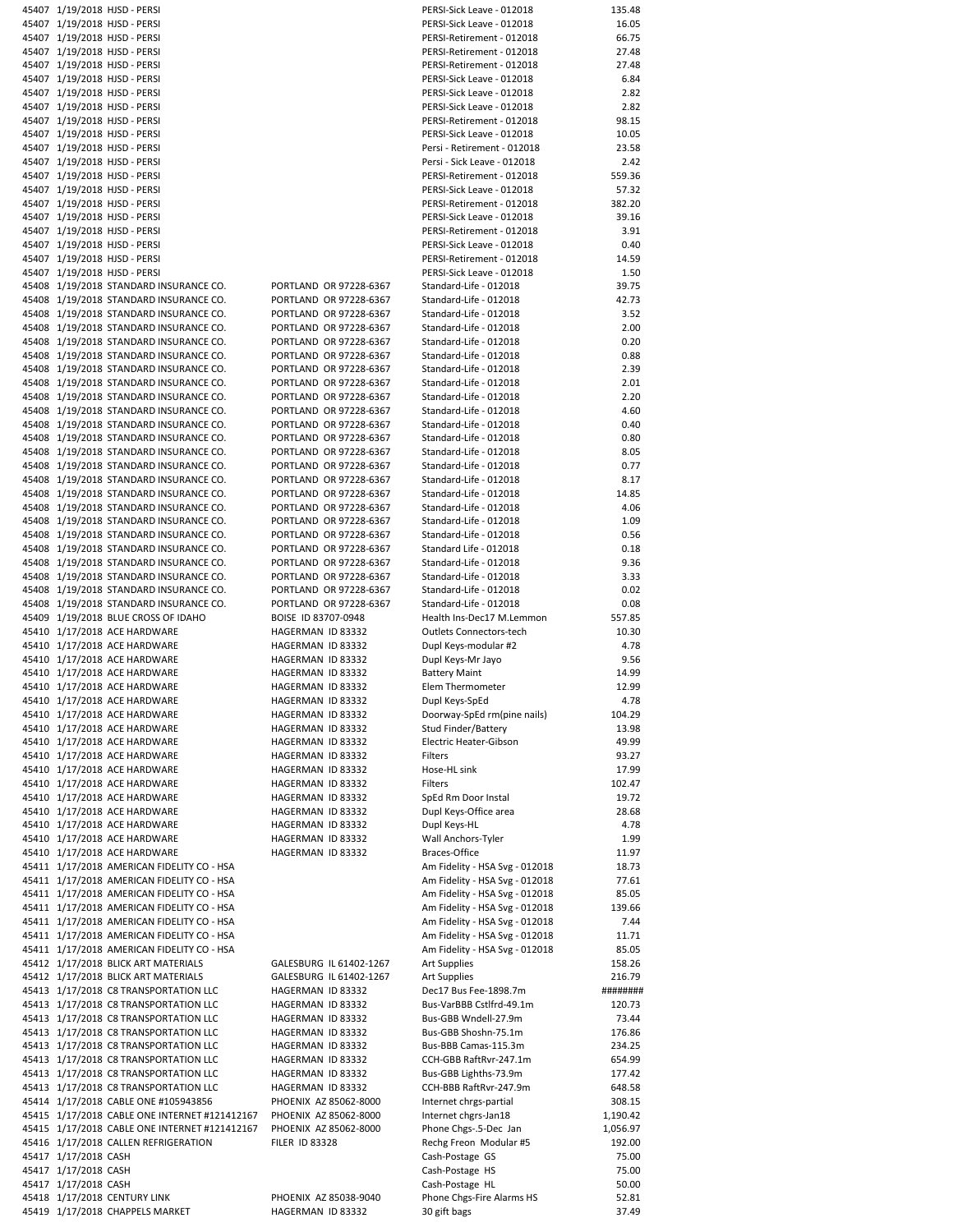| 45419 1/17/2018 CHAPPELS MARKET                                                        | HAGERMAN ID 83332                          | eggs                                                              | 7.79            |
|----------------------------------------------------------------------------------------|--------------------------------------------|-------------------------------------------------------------------|-----------------|
|                                                                                        |                                            | Water/Sewer-GS                                                    | 105.46          |
| 45420 1/17/2018 CITY OF HAGERMAN                                                       | HAGERMAN ID 83332                          |                                                                   |                 |
| 45420 1/17/2018 CITY OF HAGERMAN                                                       | HAGERMAN ID 83332                          | Water/Sewer-HS                                                    | 101.00          |
| 45420 1/17/2018 CITY OF HAGERMAN                                                       | HAGERMAN ID 83332                          | Water/Sewer-Ag                                                    | 109.05          |
| 45420 1/17/2018 CITY OF HAGERMAN                                                       | HAGERMAN ID 83332                          | Water/Sewer-Gym                                                   | 109.55          |
| 45421 1/17/2018 DELTA FIRE SYSTEMS INC                                                 | SALT LAKE CITY UT 84216-0587               | Sprinkler Svc Labor-5yr insp                                      | 1,340.00        |
|                                                                                        |                                            |                                                                   |                 |
| 45422 1/17/2018 GREAT AMERICA FINANCIAL SVCS                                           | DALLAS TX 75266-0831                       | Copier Lease-GS                                                   | 155.00          |
| 45422 1/17/2018 GREAT AMERICA FINANCIAL SVCS                                           | DALLAS TX 75266-0831                       | Copier Lease-HS                                                   | 155.00          |
| 45423 1/17/2018 HAGERMAN CHAMBER OF COMMER( HAGERMAN ID 83332                          |                                            | 2018 Membership Dues                                              | 55.00           |
|                                                                                        |                                            | ** VOID **                                                        |                 |
| 45424 1/17/2018 HAGERMAN JNT SCHOOL DISTRICT                                           |                                            |                                                                   |                 |
| 45425 1/17/2018 HAGERMAN ELEMENTARY SCHOOL                                             | HAGERMAN ID 83332                          | Class Fees-homeless stdnt (OB)                                    | 23.00           |
| 45425 1/17/2018 HAGERMAN ELEMENTARY SCHOOL                                             | HAGERMAN ID 83332                          | reimb Home Depot-cabinets cntr top                                | 152.84          |
| 45425 1/17/2018 HAGERMAN ELEMENTARY SCHOOL                                             | HAGERMAN ID 83332                          | reimb-Secre Desk Leo Akers-Bse                                    | 325.00          |
|                                                                                        |                                            |                                                                   |                 |
| 45426 1/17/2018 HAGERMAN HIGH SCHOOL                                                   | HAGERMAN ID 83332                          | Class Fees-homeless stdnt (AB)                                    | 27.00           |
| 45426 1/17/2018 HAGERMAN HIGH SCHOOL                                                   | HAGERMAN ID 83332                          | PSAT Test Fees-homeless (JH)                                      | 16.00           |
| 45426 1/17/2018 HAGERMAN HIGH SCHOOL                                                   | HAGERMAN ID 83332                          | PSAT Test Fees-homeless (CR)                                      | 16.00           |
| 45427 1/17/2018 ID ASSOC SCHOOL ADMIN INC IASA                                         | <b>BOISE ID 83705</b>                      |                                                                   | 54.00           |
|                                                                                        |                                            | Id Ed Employment Website dues                                     |                 |
| 45428 1/17/2018 IDAHO POWER COMPANY                                                    | BOISE ID 83721-0030                        | Power-Gym                                                         | 525.49          |
| 45428 1/17/2018 IDAHO POWER COMPANY                                                    | BOISE ID 83721-0030                        | Power-Lights                                                      | 64.33           |
| 45428 1/17/2018 IDAHO POWER COMPANY                                                    | BOISE ID 83721-0030                        | Power-HS                                                          | 1,304.62        |
|                                                                                        |                                            |                                                                   |                 |
| 45428 1/17/2018 IDAHO POWER COMPANY                                                    | BOISE ID 83721-0030                        | Power-Ag                                                          | 177.81          |
| 45428 1/17/2018 IDAHO POWER COMPANY                                                    | BOISE ID 83721-0030                        | Power-GS                                                          | 2,640.47        |
| 45428 1/17/2018 IDAHO POWER COMPANY                                                    | BOISE ID 83721-0030                        | Power-Adjustment                                                  | (136.75)        |
| 45429 1/17/2018 ID SCHOOL DISTRICT COUNCIL                                             | BOISE ID 83705-1501                        | Unemployment Fees Oct17                                           | 38.75           |
|                                                                                        |                                            |                                                                   |                 |
| 45430 1/17/2018 IT - INTEGRATED TECHNOLOGIES                                           | TWIN FALLS ID 83303-1843                   | Copier Maint-GS                                                   | 16.62           |
| 45430 1/17/2018 IT - INTEGRATED TECHNOLOGIES                                           | TWIN FALLS ID 83303-1843                   | Copier Maint-HS                                                   | 151.89          |
| 45430 1/17/2018 IT - INTEGRATED TECHNOLOGIES                                           | TWIN FALLS ID 83303-1843                   | Copier Maint-GS                                                   | 544.00          |
|                                                                                        |                                            |                                                                   | 757.90          |
| 45430 1/17/2018 IT - INTEGRATED TECHNOLOGIES                                           | TWIN FALLS ID 83303-1843                   | Copier Maint-GS                                                   |                 |
| 45430 1/17/2018 IT - INTEGRATED TECHNOLOGIES                                           | TWIN FALLS ID 83303-1843                   | Copier Maint-Distr                                                | 24.80           |
| 45431 1/17/2018 LOWE'S HOME IMPROVEMENT                                                | TWIN FALLS ID 83301                        | Cabinets-Secr office                                              | 541.12          |
| 45431 1/17/2018 LOWE'S HOME IMPROVEMENT                                                | TWIN FALLS ID 83301                        | Paint brushes                                                     | 87.53           |
|                                                                                        |                                            |                                                                   |                 |
| 45431 1/17/2018 LOWE'S HOME IMPROVEMENT                                                | TWIN FALLS ID 83301                        | <b>B</b> Board Paneling                                           | 30.41           |
| 45432 1/17/2018 STORMI McCARTHY                                                        | HAGERMAN ID 83332                          | Oracle Series books                                               | 120.00          |
| 45433 1/17/2018 MEDICAID DIVISON OF                                                    | BOISE ID 83720-0036                        | School Match-medicaid                                             | 5,003.69        |
|                                                                                        |                                            |                                                                   |                 |
| 45434 1/17/2018 NORCO INC.                                                             | TWIN FALLS ID 83301                        | Weld Head (Clamsheel pack)                                        | 43.69           |
| 45434 1/17/2018 NORCO INC.                                                             | TWIN FALLS ID 83301                        | Argon                                                             | 59.00           |
| 45434 1/17/2018 NORCO INC.                                                             | TWIN FALLS ID 83301                        | 2-Weld Head                                                       | 87.38           |
| 45434 1/17/2018 NORCO INC.                                                             |                                            |                                                                   | 27.20           |
|                                                                                        | TWIN FALLS ID 83301                        | WS Acetylene                                                      |                 |
| 45434 1/17/2018 NORCO INC.                                                             | TWIN FALLS ID 83301                        | K Oxygen                                                          | 20.25           |
| 45434 1/17/2018 NORCO INC.                                                             | TWIN FALLS ID 83301                        | Carbon Dioxide/75% argon                                          | 38.59           |
| 45434 1/17/2018 NORCO INC.                                                             | TWIN FALLS ID 83301                        | Cylinder Rent (9/1/17-9/30/17)                                    | 29.80           |
|                                                                                        |                                            |                                                                   |                 |
| 45434 1/17/2018 NORCO INC.                                                             | TWIN FALLS ID 83301                        | Svc Fee-Past Due amt                                              | 7.14            |
| 45434 1/17/2018 NORCO INC.                                                             | TWIN FALLS ID 83301                        | T 25% Carbon Dioxide/75% Argon                                    | 34.25           |
| 45434 1/17/2018 NORCO INC.                                                             | TWIN FALLS ID 83301                        | WS Acetylene                                                      | 36.70           |
|                                                                                        |                                            |                                                                   |                 |
| 45434 1/17/2018 NORCO INC.                                                             | TWIN FALLS ID 83301                        | Cylinder Rent (11/1/17-11/30/17)                                  | 29.80           |
| 45434 1/17/2018 NORCO INC.                                                             | TWIN FALLS ID 83301                        | Svc Fee-Past Due amt                                              | 12.43           |
| 45434 1/17/2018 NORCO INC.                                                             | TWIN FALLS ID 83301                        | Cyllinder Rent (12/31/17)                                         | 29.80           |
| 45434 1/17/2018 NORCO INC.                                                             | TWIN FALLS ID 83301                        | Cylinder Rent (Oct 2017)                                          | 29.80           |
|                                                                                        |                                            |                                                                   |                 |
| 45434 1/17/2018 NORCO INC.                                                             | TWIN FALLS ID 83301                        | Finance Chg-12/31/17                                              | 14.11           |
| 45434 1/17/2018 NORCO INC.                                                             | TWIN FALLS ID 83301                        | Prem Cut-Off Wheel                                                | 10.29           |
|                                                                                        | TWIN FALLS ID 83301                        | Hobart 447A 1/8 6013                                              | 108.56          |
|                                                                                        |                                            |                                                                   |                 |
| 45434 1/17/2018 NORCO INC.                                                             |                                            |                                                                   |                 |
| 45434 1/17/2018 NORCO INC.                                                             | TWIN FALLS ID 83301                        | Cyclinder Rent (8/1/-8/31/17 bal)                                 | 4.33            |
| 45434 1/17/2018 NORCO INC.                                                             | TWIN FALLS ID 83301                        | Grinder 8amp 11000rpm                                             | 193.67          |
|                                                                                        |                                            |                                                                   |                 |
| 45435 1/17/2018 OFFICE DEPOT                                                           | CHICAGO IL 60680-1040                      | Color File Folders-Secr                                           | 48.78           |
| 45435 1/17/2018 OFFICE DEPOT                                                           | CHICAGO IL 60680-1040                      | Color File Folders-Secr                                           | 5.86            |
| 45435 1/17/2018 OFFICE DEPOT                                                           | CHICAGO IL 60680-1040                      | <b>Folers Markers Envelopes</b>                                   | 85.03           |
| 45435 1/17/2018 OFFICE DEPOT                                                           | CHICAGO IL 60680-1040                      | Dividers                                                          | 11.96           |
|                                                                                        |                                            |                                                                   |                 |
| 45435 1/17/2018 OFFICE DEPOT                                                           | CHICAGO IL 60680-1040                      | Superscrape                                                       | 30.67           |
| 45435 1/17/2018 OFFICE DEPOT                                                           | CHICAGO IL 60680-1040                      | Chair Mat-Secr                                                    | 54.99           |
| 45435 1/17/2018 OFFICE DEPOT                                                           | CHICAGO IL 60680-1040                      | Hanging File Folders-Secr                                         | 9.70            |
|                                                                                        |                                            |                                                                   |                 |
| 45435 1/17/2018 OFFICE DEPOT                                                           | CHICAGO IL 60680-1040                      | Zebra Pens-Secr                                                   | 9.59            |
| 45436 1/17/2018 OFFICE VALUE                                                           | MERIDIAN ID 83642                          | Paper Punch-Becky Lee                                             | 50.45           |
| 45436 1/17/2018 OFFICE VALUE                                                           | MERIDIAN ID 83642                          | Mobile Lectern (med oak)                                          | 639.99          |
| 45436 1/17/2018 OFFICE VALUE                                                           | MERIDIAN ID 83642                          | T.Easterday-Tchr Sup                                              | 67.85           |
|                                                                                        |                                            |                                                                   |                 |
| 45436 1/17/2018 OFFICE VALUE                                                           | MERIDIAN ID 83642                          | Hanging File Folders                                              | 24.25           |
| 45436 1/17/2018 OFFICE VALUE                                                           | MERIDIAN ID 83642                          | Legal Pads-1doz                                                   | 38.25           |
| 45436 1/17/2018 OFFICE VALUE                                                           | MERIDIAN ID 83642                          | Index Marker                                                      | 35.57           |
|                                                                                        | MERIDIAN ID 83642                          | <b>Colored Paper</b>                                              | 83.77           |
| 45436 1/17/2018 OFFICE VALUE                                                           |                                            |                                                                   |                 |
| 45436 1/17/2018 OFFICE VALUE                                                           | MERIDIAN ID 83642                          | Stapler Remover Pen                                               | 4.28            |
| 45436 1/17/2018 OFFICE VALUE                                                           | MERIDIAN ID 83642                          | Envelopes-6x9                                                     | 53.41           |
| 45436 1/17/2018 OFFICE VALUE                                                           | MERIDIAN ID 83642                          | File Folders grn                                                  | 36.86           |
|                                                                                        |                                            |                                                                   |                 |
| 45437 1/17/2018 VICTORIA OWSLEY                                                        | HAGERMAN ID 83332                          | Prntr Ctdge reimb/Target Owsley                                   | 120.97          |
| 45438 1/17/2018 PACIFIC STEEL                                                          | TWIN FALLS ID 83303-1413                   | ** VOID **                                                        | ٠               |
| 45439 1/17/2018 PRO ACTIVE ADVANTAGE LLC                                               | GOODING ID 83330                           | <b>Behavior Svcs</b>                                              | 3,134.00        |
|                                                                                        |                                            |                                                                   |                 |
| 45439 1/17/2018 PRO ACTIVE ADVANTAGE LLC                                               | GOODING ID 83330                           | <b>Behavior Svcs</b>                                              | 3,028.00        |
| 45440 1/17/2018 SAFEGUARD BUSINESS SYSTEMS                                             | <b>BOISE ID 83707</b>                      | W2 Forms/Evelopes                                                 | 55.25           |
| 45440 1/17/2018 SAFEGUARD BUSINESS SYSTEMS                                             | <b>BOISE ID 83707</b>                      | 1099 Forms/Envelopes                                              | 19.95           |
| 45441 1/17/2018 SCHOOL SPECIALTY-WI                                                    | APPLETON WI 54912-1579                     | E.Douville-Sch Supplies                                           | 89.13           |
|                                                                                        |                                            |                                                                   |                 |
| 45442 1/17/2018 SCHOOL OUTFITTERS                                                      | CINCINNATI OH 45212-3724                   | Adj. height table (split cost)                                    | 80.68           |
| 45442 1/17/2018 SCHOOL OUTFITTERS                                                      | CINCINNATI OH 45212-3724                   | Adj. height table (split cost)                                    | 80.68           |
| 45443 1/17/2018 SDE-STATE DEPT OF EDUCATION                                            | BOISE ID 83750-0027                        | fngrpr-Jeffrey Sanders                                            | 32.00           |
|                                                                                        |                                            |                                                                   |                 |
| 45444 1/17/2018 STEMFfinity LLC                                                        | <b>BOISE ID 83702</b>                      | Restocking Fee-Grant/T.Easterday                                  | 329.99          |
| 45445 1/17/2018 TREASURE VALLEY COFFEE INC                                             | <b>BOISE ID 83713</b>                      | Water/Modulars                                                    | 18.00           |
| 45446 1/17/2018 US BANK TRUST NA (BOND)                                                | ST PAUL MN 55170-9705                      | Bond Interest-due 1/30/18                                         | 4,062.50        |
|                                                                                        |                                            |                                                                   |                 |
| 45447 1/17/2018 US BANKCORP CARD SVCS INC                                              | FARGO ND 58125-6343                        | amzn:Mediabridge WallPlates                                       | 10.99           |
| 45447 1/17/2018 US BANKCORP CARD SVCS INC                                              | FARGO ND 58125-6343                        | amzn:LG Blu-Ray Disc Rewriter                                     | 58.99           |
| 45447 1/17/2018 US BANKCORP CARD SVCS INC<br>45447 1/17/2018 US BANKCORP CARD SVCS INC | FARGO ND 58125-6343<br>FARGO ND 58125-6343 | amzn:2-Phillips Cordless Drill Bit<br>Knex-Forces Energy & Motion | 13.96<br>499.00 |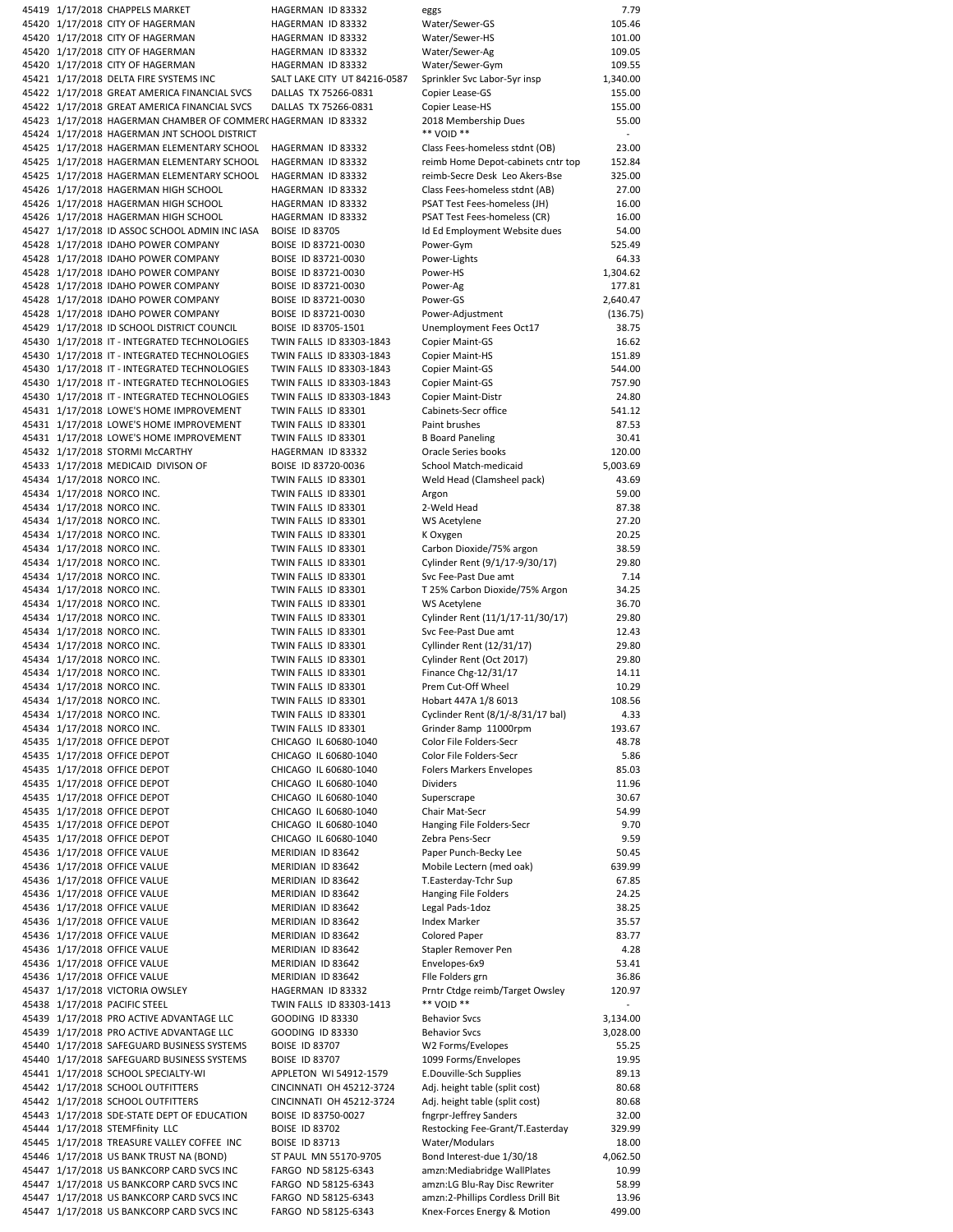|           |      | 45447 1/17/2018 US BANKCORP CARD SVCS INC                                              |                       | FARGO ND 58125-6343                          | amzn:Scissors 3pk                                             | 9.99              |       |
|-----------|------|----------------------------------------------------------------------------------------|-----------------------|----------------------------------------------|---------------------------------------------------------------|-------------------|-------|
|           |      | 45447 1/17/2018 US BANKCORP CARD SVCS INC                                              |                       | FARGO ND 58125-6343                          | amzn:Aukey Wall Chrgr Dual Ports                              | 21.99             |       |
|           |      | 45447 1/17/2018 US BANKCORP CARD SVCS INC                                              |                       | FARGO ND 58125-6343                          | amzn:Wood Rulers                                              | 17.98             |       |
|           |      | 45447 1/17/2018 US BANKCORP CARD SVCS INC                                              |                       | FARGO ND 58125-6343                          | RedRobin-25 Xmas Cards-\$25 <20%>                             | 500.00            |       |
|           |      | 45447 1/17/2018 US BANKCORP CARD SVCS INC                                              |                       | FARGO ND 58125-6343                          | amzn:Duck Heavy Duty Tape                                     | 29.98             |       |
|           |      | 45447 1/17/2018 US BANKCORP CARD SVCS INC                                              |                       | FARGO ND 58125-6343                          | amzn:Scotch Doublesided Tape                                  | 9.76              |       |
|           |      | 45447 1/17/2018 US BANKCORP CARD SVCS INC                                              |                       | FARGO ND 58125-6343                          | amzn:StarTech CMR Cat5e Cable                                 | 75.83             |       |
|           |      | 45447 1/17/2018 US BANKCORP CARD SVCS INC                                              |                       | FARGO ND 58125-6343<br>FARGO ND 58125-6343   | Knex-Roller Coaster Physics                                   | 275.00            |       |
|           |      | 45447 1/17/2018 US BANKCORP CARD SVCS INC<br>45447 1/17/2018 US BANKCORP CARD SVCS INC |                       | FARGO ND 58125-6343                          | Costco:12 4mp Cameras-Knapp<br>Amzn:28 Xmas Gift Cards-\$25ea | 184.26<br>700.00  |       |
|           |      | 45447 1/17/2018 US BANKCORP CARD SVCS INC                                              |                       | FARGO ND 58125-6343                          | amzn:Ipow Tripod Mount                                        | 8.99              |       |
|           |      | 45447 1/17/2018 US BANKCORP CARD SVCS INC                                              |                       | FARGO ND 58125-6343                          | amzn:cat6 Keystone Jacks                                      | 27.99             |       |
|           |      | 45447 1/17/2018 US BANKCORP CARD SVCS INC                                              |                       | FARGO ND 58125-6343                          | amzn:Klein Side Cutting Pliers                                | 35.17             |       |
|           |      | 45447 1/17/2018 US BANKCORP CARD SVCS INC                                              |                       | FARGO ND 58125-6343                          | amzn:Brother Black Toner                                      | 13.99             |       |
|           |      | 45447 1/17/2018 US BANKCORP CARD SVCS INC                                              |                       | FARGO ND 58125-6343                          | amzn:HP Black Toner                                           | 59.70             |       |
|           |      | 45447 1/17/2018 US BANKCORP CARD SVCS INC                                              |                       | FARGO ND 58125-6343                          | amzn:Canon Black Crtdge                                       | 17.99             |       |
|           |      | 45447 1/17/2018 US BANKCORP CARD SVCS INC                                              |                       | FARGO ND 58125-6343                          | Knex-Exploring Machines                                       | 1,198.00          |       |
|           |      | 45447 1/17/2018 US BANKCORP CARD SVCS INC                                              |                       | FARGO ND 58125-6343                          | costco.com-staplr/shelf unit-Lee                              | 182.93            |       |
|           |      | 45447 1/17/2018 US BANKCORP CARD SVCS INC                                              |                       | FARGO ND 58125-6343                          | amzn:GearITT Cat5e Cable                                      | 119.99            |       |
|           |      | 45447 1/17/2018 US BANKCORP CARD SVCS INC                                              |                       | FARGO ND 58125-6343                          | amzn:Grandstrm Analog Phone Adaptr                            | 47.99             |       |
|           |      | 45447 1/17/2018 US BANKCORP CARD SVCS INC                                              |                       | FARGO ND 58125-6343                          | amzn:2-Wireless Chrg Phone Pad                                | 44.98             |       |
|           |      | 45447 1/17/2018 US BANKCORP CARD SVCS INC                                              |                       | FARGO ND 58125-6343                          | amzn:Polaroid 75" Tripod w/case                               | 39.99             |       |
|           |      | 45447 1/17/2018 US BANKCORP CARD SVCS INC                                              |                       | FARGO ND 58125-6343                          | Clarion Hotel/Mills-Danielsn Pocat                            | 90.00             |       |
|           |      | 45447 1/17/2018 US BANKCORP CARD SVCS INC                                              |                       | FARGO ND 58125-6343                          | Knex-Renewable Energy                                         | 1,300.00          |       |
|           |      | 45447 1/17/2018 US BANKCORP CARD SVCS INC                                              |                       | FARGO ND 58125-6343                          | Sangoma Tech-fax module for phones                            | 175.00            |       |
|           |      | 45447 1/17/2018 US BANKCORP CARD SVCS INC                                              |                       | FARGO ND 58125-6343                          | amzn:Anker USB Wall Chrgr                                     | 35.99             |       |
|           |      | 45447 1/17/2018 US BANKCORP CARD SVCS INC                                              |                       | FARGO ND 58125-6343                          | amzn:Logitech Webcam                                          | 72.13             |       |
|           |      | 45447 1/17/2018 US BANKCORP CARD SVCS INC                                              |                       | FARGO ND 58125-6343                          | amzn:RG6 Keystone Jack Insert                                 | 9.99              |       |
|           |      | 45447 1/17/2018 US BANKCORP CARD SVCS INC                                              |                       | FARGO ND 58125-6343                          | amzn:North Particulate Cartridge                              | 8.25              |       |
|           |      | 45447 1/17/2018 US BANKCORP CARD SVCS INC                                              |                       | FARGO ND 58125-6343                          | amzn:North Silicone FaceMask                                  | 27.99             |       |
|           |      | 45447 1/17/2018 US BANKCORP CARD SVCS INC                                              |                       | FARGO ND 58125-6343                          | amzn:Optical BluRay Discs                                     | 34.94             |       |
|           |      | 45447 1/17/2018 US BANKCORP CARD SVCS INC<br>45447 1/17/2018 US BANKCORP CARD SVCS INC |                       | FARGO ND 58125-6343<br>FARGO ND 58125-6343   | Costco:12 4mp Cameras-Knapp<br>amzn:Furniture Gliders         | 557.73<br>15.79   |       |
|           |      | 45447 1/17/2018 US BANKCORP CARD SVCS INC                                              |                       | FARGO ND 58125-6343                          | amzn:Tammy Scott/DocuCamera                                   | 99.00             |       |
|           |      | 45447 1/17/2018 US BANKCORP CARD SVCS INC                                              |                       | FARGO ND 58125-6343                          | amzn:LaCrosse Wall Clock                                      | 19.87             |       |
|           |      | 45447 1/17/2018 US BANKCORP CARD SVCS INC                                              |                       | FARGO ND 58125-6343                          | Knex-Real Bridge Bldg set                                     | 1,045.00          |       |
|           |      | 45447 1/17/2018 US BANKCORP CARD SVCS INC                                              |                       | FARGO ND 58125-6343                          | Discount (points)                                             | (71.20)           |       |
|           |      | 45447 1/17/2018 US BANKCORP CARD SVCS INC                                              |                       | FARGO ND 58125-6343                          | amzn:Samsung Tablet J.Keeney                                  | 497.99            |       |
|           |      | 45447 1/17/2018 US BANKCORP CARD SVCS INC                                              |                       | FARGO ND 58125-6343                          | amzn:ScanDisk Card J.Keeney                                   | 41.72             |       |
|           |      | 45447 1/17/2018 US BANKCORP CARD SVCS INC                                              |                       | FARGO ND 58125-6343                          | amzn:Liquid Chalk various                                     | 59.07             |       |
|           |      | 45447 1/17/2018 US BANKCORP CARD SVCS INC                                              |                       | FARGO ND 58125-6343                          | amzn:Chalk Lettering book                                     | 13.37             |       |
|           |      | 45447 1/17/2018 US BANKCORP CARD SVCS INC                                              |                       | FARGO ND 58125-6343                          | amzn:Wood Framed Standing Chalkboa                            | 15.76             |       |
|           |      | 45447 1/17/2018 US BANKCORP CARD SVCS INC                                              |                       | FARGO ND 58125-6343                          | amzn:Chalkboard Cleaner                                       | 14.78             |       |
|           |      | 45447 1/17/2018 US BANKCORP CARD SVCS INC                                              |                       | FARGO ND 58125-6343                          | amzn:Sm A-Frame 2sided Sign                                   | 39.40             |       |
|           |      | 45447 1/17/2018 US BANKCORP CARD SVCS INC                                              |                       | FARGO ND 58125-6343                          | amzn:2" Benchtape Dispenser                                   | 33.90             |       |
|           |      | 45447 1/17/2018 US BANKCORP CARD SVCS INC                                              |                       | FARGO ND 58125-6343                          | amzn:E.Douville DVD "Crucible"                                | 6.79              |       |
|           |      | 45447 1/17/2018 US BANKCORP CARD SVCS INC                                              |                       | FARGO ND 58125-6343                          | amzn:E.Douville DVD "Boy/Stripe P                             | 5.99              |       |
|           |      | 45447 1/17/2018 US BANKCORP CARD SVCS INC                                              |                       | FARGO ND 58125-6343                          | amzn:5-Lenovo Laptop                                          | 1,490.00          |       |
|           |      | 45447 1/17/2018 US BANKCORP CARD SVCS INC                                              |                       | FARGO ND 58125-6343                          | amzn:4-Dell Chromebook                                        | 719.80            |       |
|           |      | 45447 1/17/2018 US BANKCORP CARD SVCS INC                                              |                       | FARGO ND 58125-6343                          | amzn:Spellathon/Gibson-headphones                             | 79.99             |       |
|           |      | 45447 1/17/2018 US BANKCORP CARD SVCS INC                                              |                       | FARGO ND 58125-6343                          | amzn:12 Yrs/Slave-clsrm rdgbk                                 | 60.90             |       |
|           |      | 45447 1/17/2018 US BANKCORP CARD SVCS INC                                              |                       | FARGO ND 58125-6343                          | amzn:3M Scotchlok Connectors                                  | 14.81             |       |
|           |      | 45447 1/17/2018 US BANKCORP CARD SVCS INC                                              |                       | FARGO ND 58125-6343                          | amzn:2 pkgs Dry Erase Markers                                 | 12.96             |       |
|           |      | 45447 1/17/2018 US BANKCORP CARD SVCS INC                                              |                       | FARGO ND 58125-6343                          | amzn:Cardstock various colors                                 | 41.35             |       |
|           |      | 45447 1/17/2018 US BANKCORP CARD SVCS INC                                              |                       | FARGO ND 58125-6343                          | amzn:2-Elegiant SoundBar Spkrs                                | 61.98             |       |
|           |      | 45447 1/17/2018 US BANKCORP CARD SVCS INC                                              |                       | FARGO ND 58125-6343                          | amzn:2-Dinger RJ45 Cable Extndr                               | 19.98             |       |
|           |      | 45447 1/17/2018 US BANKCORP CARD SVCS INC                                              |                       | FARGO ND 58125-6343                          | amzn:Aukey Wall Chrgr Dual Ports                              | 21.99             |       |
|           |      | 45447 1/17/2018 US BANKCORP CARD SVCS INC                                              |                       | FARGO ND 58125-6343                          | amzn:Cabinet Pulls/Office                                     | 34.49             |       |
|           |      | 45448 1/17/2018 VALLEY WIDE COOP INC                                                   |                       | JEROME ID 83338-6138                         | LPGas-HS 500.1g \$1.69-12/1/17                                | 845.17            |       |
|           |      | 45448 1/17/2018 VALLEY WIDE COOP INC<br>45448 1/17/2018 VALLEY WIDE COOP INC           |                       | JEROME ID 83338-6138<br>JEROME ID 83338-6138 | LPGas-HS 700.4g \$1.749-12/14<br>LPGas-HS 850.1g \$1.749      | 1,225.00          |       |
|           |      |                                                                                        |                       |                                              | <b>Tank Rental-Ag</b>                                         | 1,486.82          |       |
|           |      | 45448 1/17/2018 VALLEY WIDE COOP INC<br>45448 1/17/2018 VALLEY WIDE COOP INC           |                       | JEROME ID 83338-6138<br>JEROME ID 83338-6138 | LPGas-HS 1175g \$1.749                                        | 65.00<br>2,055.08 |       |
|           |      | 45448 1/17/2018 VALLEY WIDE COOP INC                                                   |                       | JEROME ID 83338-6138                         | LPGas-HS 800.1g \$1.69 12/7/17                                | 1,352.17          |       |
|           |      | 45449 1/17/2018 VERIZON WIRELESS                                                       |                       | DALLAS TX 75266-0108                         | Cell Phone-Tyler Mills                                        | 53.07             |       |
|           |      | 45449 1/17/2018 VERIZON WIRELESS                                                       |                       | DALLAS TX 75266-0108                         | Cell Phone-Matt Cottam                                        | 53.07             |       |
|           |      | 45449 1/17/2018 VERIZON WIRELESS                                                       |                       | DALLAS TX 75266-0108                         | Cell Phone-Steve Smith                                        | 53.07             |       |
|           |      | 45449 1/17/2018 VERIZON WIRELESS                                                       |                       | DALLAS TX 75266-0108                         | Cell Phone-Dan Knapp                                          | 53.07             |       |
|           |      | 45449 1/17/2018 VERIZON WIRELESS                                                       |                       | DALLAS TX 75266-0108                         | Cell Phone-Jackson                                            | 26.57             |       |
|           |      | 45449 1/17/2018 VERIZON WIRELESS                                                       |                       | DALLAS TX 75266-0108                         | Cell Phone-Mark Kress                                         | 53.07             |       |
|           |      | 45450 1/17/2018 WALMART COMMUNITY                                                      |                       | ATLANTA GA 30353-0934                        | <b>Batteries</b>                                              | 23.56             |       |
|           |      | 45451 1/17/2018 WWS-WESTERN WASTE SERVICES                                             |                       | JEROME ID 83338                              | Trash Pickup-Dec17                                            | 256.06            |       |
|           |      | 45452 1/17/2018 ZIGGY EXPRESS HAGERMAN                                                 | <b>BLISS ID 83314</b> |                                              | Fuel-Kubota tractpr                                           | 16.41             |       |
|           |      | 45453 1/18/2018 WALMART COMMUNITY                                                      |                       | ATLANTA GA 30353-0934                        | <b>Concession Supplies-HS</b>                                 | 36.74             |       |
|           |      | 45453 1/18/2018 WALMART COMMUNITY                                                      |                       | ATLANTA GA 30353-0934                        | VTech Phone-Matt                                              | 9.98              |       |
|           |      | 45453 1/18/2018 WALMART COMMUNITY                                                      |                       | ATLANTA GA 30353-0934                        | <b>Xmas Stationary</b>                                        | 3.76              |       |
|           |      | 45454 1/31/2018 HAGERMAN ELEMENTARY SCHOOL                                             |                       | HAGERMAN ID 83332                            | Reimb Stdnt Fees-Scholastic News                              | 1,125.16          |       |
|           |      | 45454 1/31/2018 HAGERMAN ELEMENTARY SCHOOL                                             |                       | HAGERMAN ID 83332                            | Reimb Cash Checks                                             | 2,886.52          |       |
|           |      | 45454 1/31/2018 HAGERMAN ELEMENTARY SCHOOL                                             |                       | HAGERMAN ID 83332                            | Reimb PTV-Book Fair                                           | 2,560.11          |       |
|           |      | 45454 1/31/2018 HAGERMAN ELEMENTARY SCHOOL                                             |                       | HAGERMAN ID 83332                            | Reimb Xmas Bskts-Fun Day                                      | 442.00            |       |
|           |      | 45454 1/31/2018 HAGERMAN ELEMENTARY SCHOOL                                             |                       | HAGERMAN ID 83332                            | Reimb Year Book                                               | 315.06            |       |
|           |      | 45454 1/31/2018 HAGERMAN ELEMENTARY SCHOOL                                             |                       | HAGERMAN ID 83332                            | Reimb Stdnt Fees-Field Trips                                  | 2,925.41          |       |
|           |      | 45454 1/31/2018 HAGERMAN ELEMENTARY SCHOOL                                             |                       | HAGERMAN ID 83332                            | Reimb Stdnt Fees-Art                                          | 1,125.16          |       |
|           |      | 45454 1/31/2018 HAGERMAN ELEMENTARY SCHOOL                                             |                       | HAGERMAN ID 83332                            | Reimb Library Books (damaged)                                 | 31.98             |       |
|           |      | 45455 1/31/2018 HAGERMAN FOOD SERVICE                                                  |                       | HAGERMAN ID 83332                            | Reimb HL A/R pmts                                             | 1,713.06          |       |
| Check#    | Date | Name                                                                                   | GrossPay              |                                              | City                                                          | State             | Zip   |
| drct-dpst |      | 1/19/2018 ARRIAGA LYNN                                                                 |                       |                                              | 3,506.49 HAGERMAN                                             | ID                | 83332 |
|           |      |                                                                                        |                       |                                              |                                                               |                   |       |